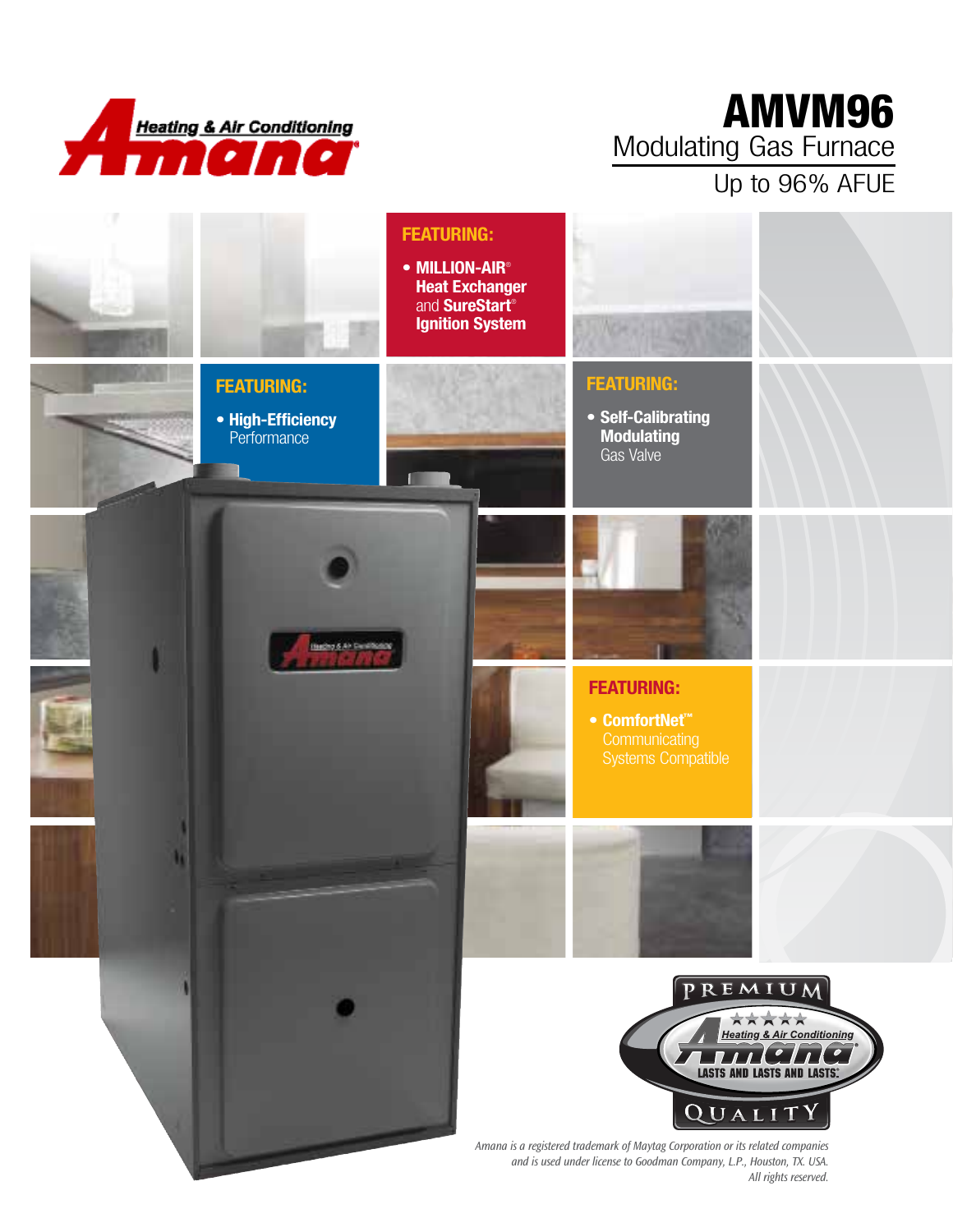

### Enjoy Luxurious Warmth with Amana® Brand Quality

*Americans have been relying on long-lasting Amana brand products since 1934, when Amana, Iowa, native George Foerstner accepted the challenge of building a dependable beverage cooler. Since then, the Amana brand has enjoyed many firsts,* 

*including developing the first cold storage locker, being the first manufacturer to nationally market an upright freezer for home use, and introducing the first portable counter-top microwave oven.* 

*The residents of Amana, Iowa, began a long history of pioneering and craftsmanship, and that spirit continues today in the manufacturing of quality Amana Heating and Air Conditioning products. From the technology behind our Million-Air® heat exchanger to the inclusion of high-quality filter dryers in each of our air conditioners and heat pumps, we remain committed to the Amana brand's legacy of providing consumers with heating and cooling products that are built to last.* 

### **Why are we so proud of this furnace?**

With the premier Amana brand AMVM96 Modulating, Variable-Speed ComfortNet™ Communicating Systems Furnace, you will own what we believe to be our best furnace. Not only will this furnace provide your family with years of reliable warmth in even the harshest winters, it will do so with up to 96% AFUE efficiency.



### **Million-Air Heat Exchanger**

The heart of your Amana brand furnace is its Million-Air stainless-steel tubular heat exchanger. Formed using our dual-diameter pipe and wrinklebend technologies, the Million-Air is built to last. One of these heat exchangers has endured over two million extreme-temperature test cycles in our laboratory and is still going strong. The durability of this heat exchanger is one of the reasons we know your Amana brand furnace will last for years to come.

#### **Modulating Gas Valve**

In tandem with a variable-speed blower motor, a modulating gas furnace typically runs at the lowest possible speed to precisely maintain a constant, steady temperature in your home. Amana's self-calibrating modulating gas valve quietly delivers optimal heating performance to your home.



#### **Energy Efficiency**

After product safety and long-term durability, most new furnace buyers are concerned about energy efficiency. A furnace's efficiency can primarily be determined by two factors: its AFUE rating (Annual Fuel Utilization Efficiency), which indicates what percentage of each dollar of natural gas purchased is actually used to heat your home and the type of blower used in the furnace. Your new Amana brand Variable-Speed Furnace offers up to 96% AFUE, one of the highest AFUE ratings in the industry.

**Comfor** 

And its variable-speed blower makes this furnace even more efficient. The low constant fan setting typically uses as little energy as that needed to run a 100-watt light bulb. As the furnace runs in low-heat capacity, the unit is able to deliver even warmth throughout the house. The Amana brand AMVM96 Variable-Speed Furnace is one of the most efficient furnaces we manufacture.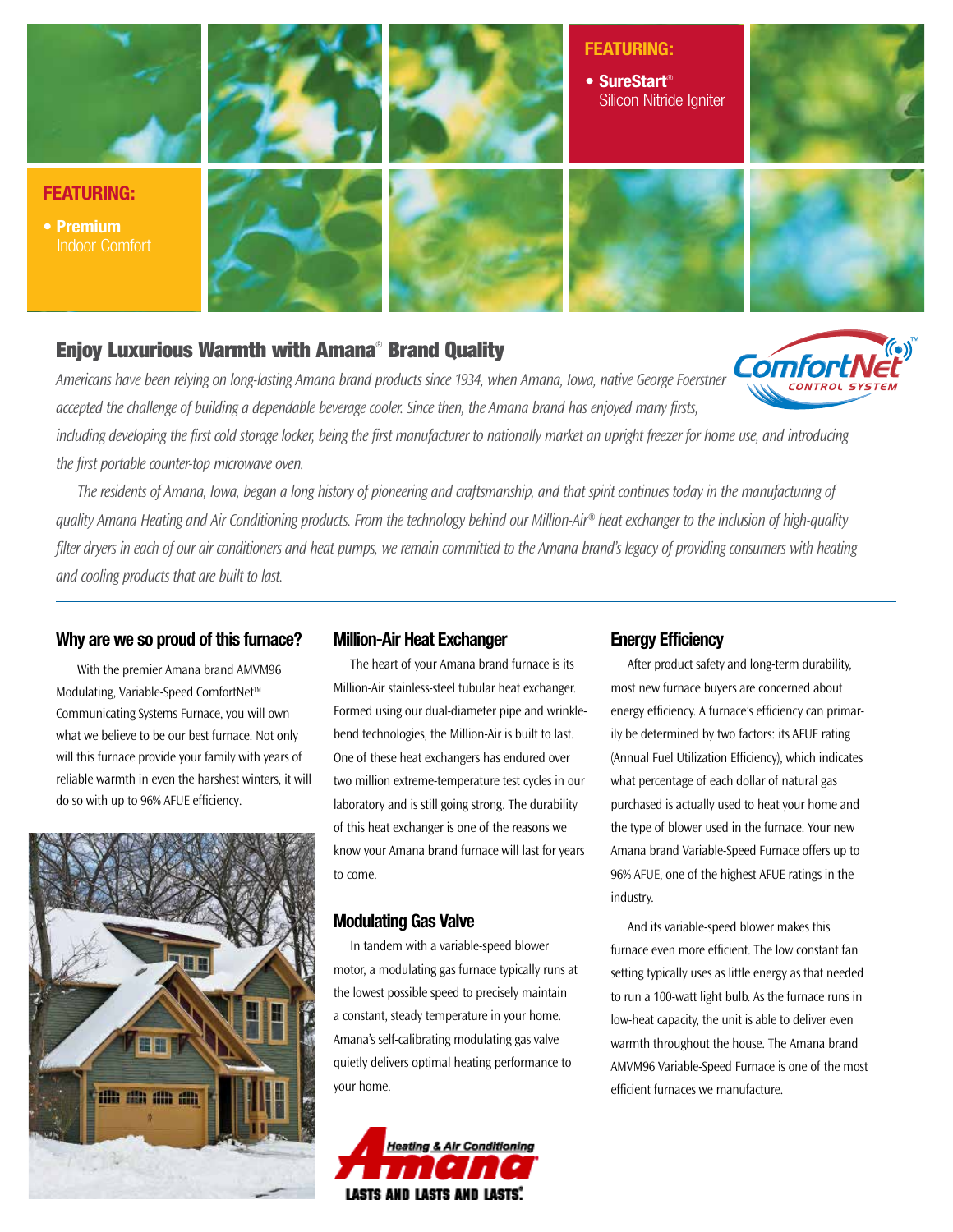

### **Featuring:**

**•** Premium **Performance**



### **Featuring:**

**•** Premium **Amana**®  **brand Quality** 



### **Built to Last**

Your Amana® brand AMVM96 Variable-Speed Furnace's cabinet is built using high-quality, leather grain-textured, post-painted steel to resist rust and corrosion. Its elegant design and attractive two-tone Architectural Gray and Executive Gray color scheme complement other Amana brand heating and cooling equipment.



### **Premium Performance**

We're so confident in the lasting power of your Amana brand AMVM96 Variable-Speed Furnace that we protect it with what we believe to be some of the best standard warranties\* and extended service plans in the industry – including a **Lifetime Unit Replacement Limited Warranty\* for as long as you own your home**. If the heat exchanger on this unit fails on the original, registered owner, WE WILL supply a new UNIT for free. All remaining functional parts are covered by a **10-Year Parts Limited Warranty**.\*

For even greater peace of mind, ask your dealer or visit our website at www.amana-hac. com for more details about Asure<sup>™</sup> an affordable Parts and Labor Extended Service Plan for your entire Amana brand HVAC system.†

### **Additional Information**

Before purchasing this appliance, read important information about its estimated annual energy consumption, yearly operating cost, or energy efficiency rating that is available from your retailer.

premium Warranty\* Protection





*\*Complete warranty details available from your local dealer or at www.amana-hac.com. To receive the Lifetime Unit Replacement Limited Warranty (good for as long as you own your home) and 10-Year Parts Limited Warranty, online registration must be completed within 60 days of installation.* 

*Online registration is not required in California or Quebec.* 

*† Extended Service Plans not available in all states. Ask your dealer for full details.*

# The Amana® brand **AMVM96** High-Efficiency Gas Furnace advantages:

- Up to 96% AFUE
- ComfortNet™ communicating systems compatible control
- Million-Air<sup>®</sup> stainless-steel tubular primary heat exchanger and stainlesssteel secondary heat exchanger
- SureStart® silicon nitride igniter
- Self-calibrating, modulating gas valve
- Baked-enamel finish
- Corrosion-resistent vent blower
- Variable-speed blower
- Fully insulated cabinet